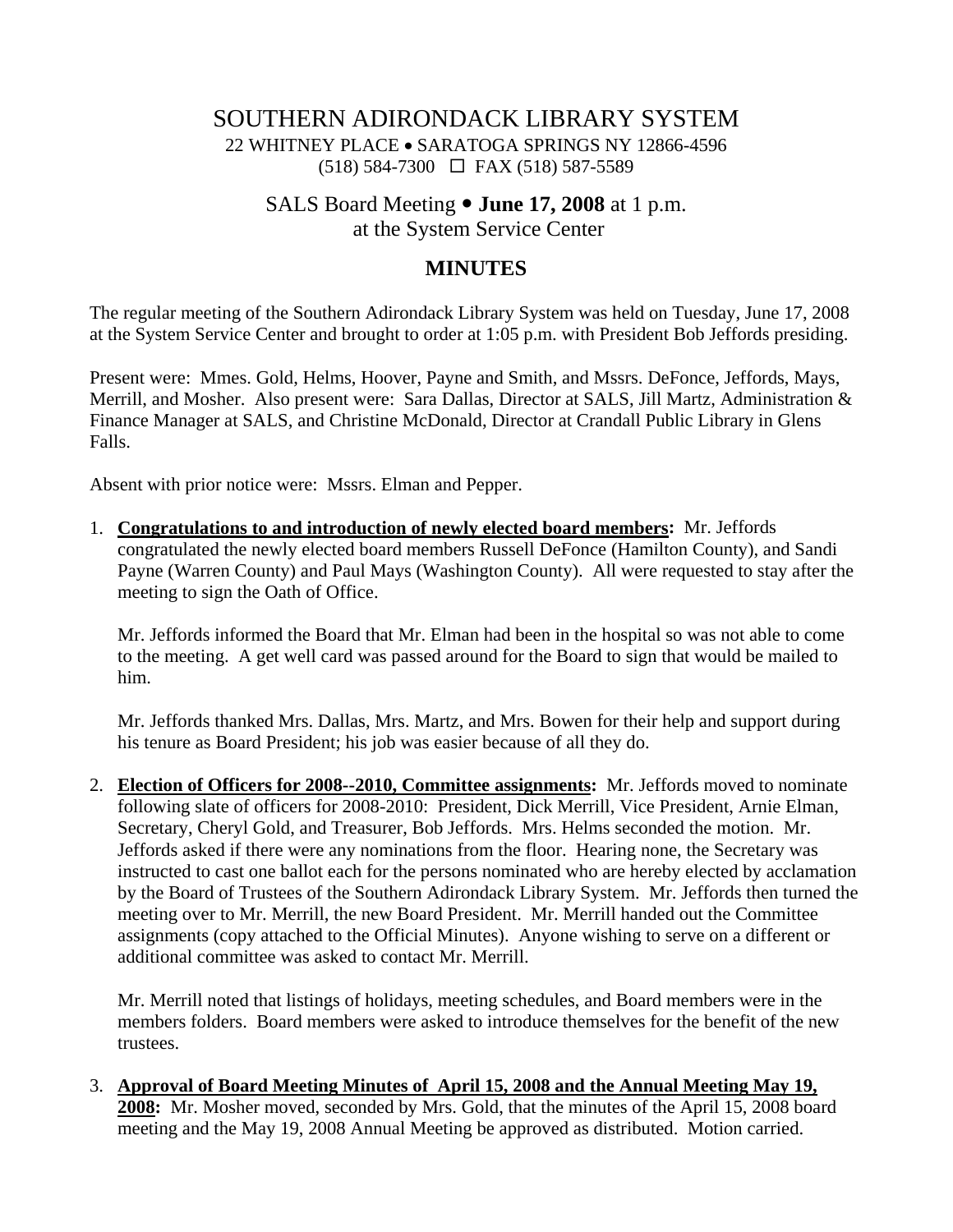4. **Treasurer's Report and Monthly Budget Reports for March, April**, **and May; warrants:** Mr. Merrill noted that the March and April Treasurer's and Monthly Budget Reports had been sent to the Board previously, and that the May Treasurer's and Monthly Budget Reports were in Board folders. He asked if there were any questions. Mr. Mays moved, seconded by Ms. Hoover, that receipt of the March, April, and May Treasurer's and Monthly Budget Reports be acknowledged, and that they be filed for audit. Motion carried. Warrants 2008-7 through 2008-17, A08-4 through A08-9, and TA08-3 through TA08-8 were available for Board perusal (copy of list attached to the Official Minutes).

#### 5. **Director's Report:**

A. *Joint Automation Report*: Mrs. Dallas announced that Carolyn Thomas, the Financial Manager at MVLS has retired. The new Financial Manager is Joe Sherry. The MVLS attorney is working to resolve the \$8,000 in overcharges issue with Frontier.

One hundred thirteen computers have been ordered in year 1 of the Gates Grant.

JA staff is working on CybraryN issues. The latest Polaris build (update) was successful.

ITG has been selected by the Crandall Public Library for their RFID. Crandall Public Library will be the first library in the eight counties to use RFID.

A committee has been formed to investigate the possibility of patrons using credit cards to pay fines, etc.

Thanks to Jason Thomson for making changes to the PAC to improve its looks and ease of use.

B. *Other*: The Department of Library Development requested information regarding the need for systems to borrow money if State funding is delayed. DLD reported that the first 10 library systems to get Basic State Aid will be the ones that have completed all Annual Report paperwork.

As part of SALS Plan of Service, a survey was sent out to the membership to evaluate SALS services. All responses are due by the end of June. This survey will be used to determine the 2009 budget and service priorities.

A proposal was submitted to Library Development for Broadband funding. The purpose of the project will be to separate staff and public access internet lines in the four large libraries.

SALS may submit a Construction Grant for a new roof. Discussion followed. The possibility of using solar energy to cut expenses, or a white roof was suggested. NYSERDA (New York State Energy Research and Development Authority) will be contacted to do an energy audit.

#### 6. **Committee Reports:**

A. *Audit & Finance*: Mr. Jeffords, as Chair of the Audit & Finance Committee, reported that some budget amendments needed to be made. These increases in Income and Expenses are due to the appropriation of additional aid.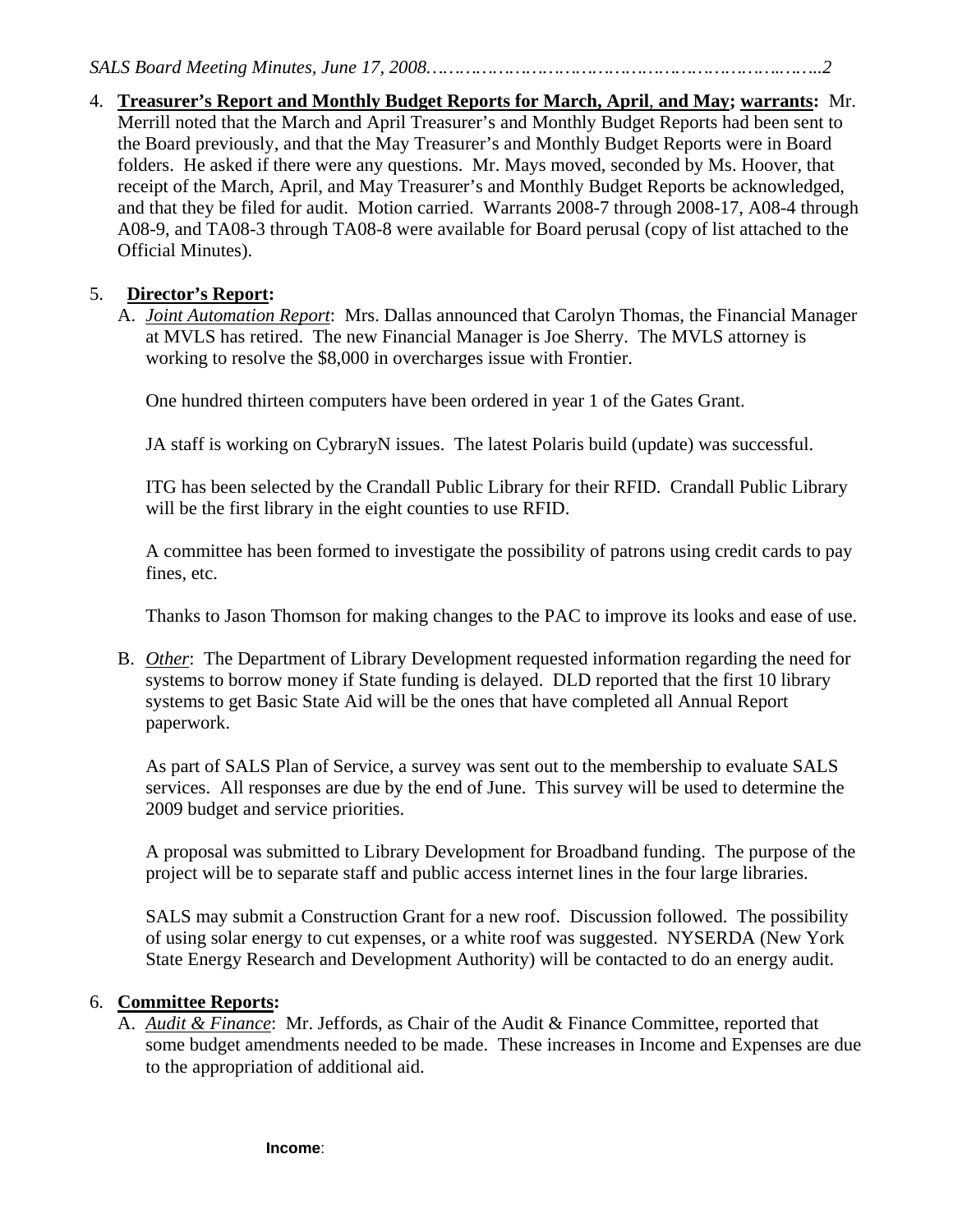| LSTA Service<br>Improvements<br>NYS Grant In<br>Aid<br>Gates<br>Foundation<br>Grant                     | \$<br>7,365.00<br>67,500.00<br>40,566.00<br>\$115,431.00     |
|---------------------------------------------------------------------------------------------------------|--------------------------------------------------------------|
| <b>Expenses:</b><br>LSTA Service<br>Improvements<br>NYS Grant In<br>Aid<br>Gates<br>Foundation<br>Grant | \$<br>7,365.00<br>57,500.00<br>40,566.00<br>\$<br>105.431.00 |

 Mr. Jeffords moved, seconded by Mrs. Gold, that the amendments be approved as presented. Motion carried.

- B. *Building*: Mrs. Gold mentioned that work has been done to improve the landscaping. She thanked Bill Rougier, Susan DeBonis, Jill Martz, and Josina Warnow for all their hard work.
- C. *Bylaws Committee*:
- D. *Central Library Aid and Services*:
- E. *County Aid Coordinators*: Saratoga County Aid has not been received as yet. SALS asked for \$37,000 for Downloadable Audio books, and will receive \$34,000. Round Lake Library has requested \$3,000 of the Grant funds.
- F. *Library Services*: The delivery service was discussed prior to the Board meeting. Mrs. Dallas had been authorized to send out Requests for Proposals due to the problems with Velocity. The proposals were reviewed, and the current improvements in Velocity's performance were discussed in the meeting. The committee recommends that we stay with Velocity as our delivery courier, and authorize up to an additional \$2.00 per stop to help cover fuel costs. Motion carried.
- G. *Personnel*: Mrs. Dallas announced that Elaine Baker, SALS Assistant Director, plans to retire.
- H. *Trustee Nominating*:
- I. *50th Anniversary Committee*: The Story Circle programs continue at member libraries.
- J. *Ad Hoc Compensation*: Mrs. Smith stated that the committee was formed to take a separate look at salaries and job descriptions. It was too expensive to hire a consultant to do the work. Mrs. Smith, after working with committee members, recommends that the Ad hoc Compensation Committee be dissolved. Salaries and Job Description issues can be referred to the Personnel and Audit & Finance Committees. Discussion followed. Mrs. Smith moved, seconded by Mr. Jeffords, that the Ad hoc Compensation Committee be dissolved. Motion carried.

## 7. **Unfinished Business:**